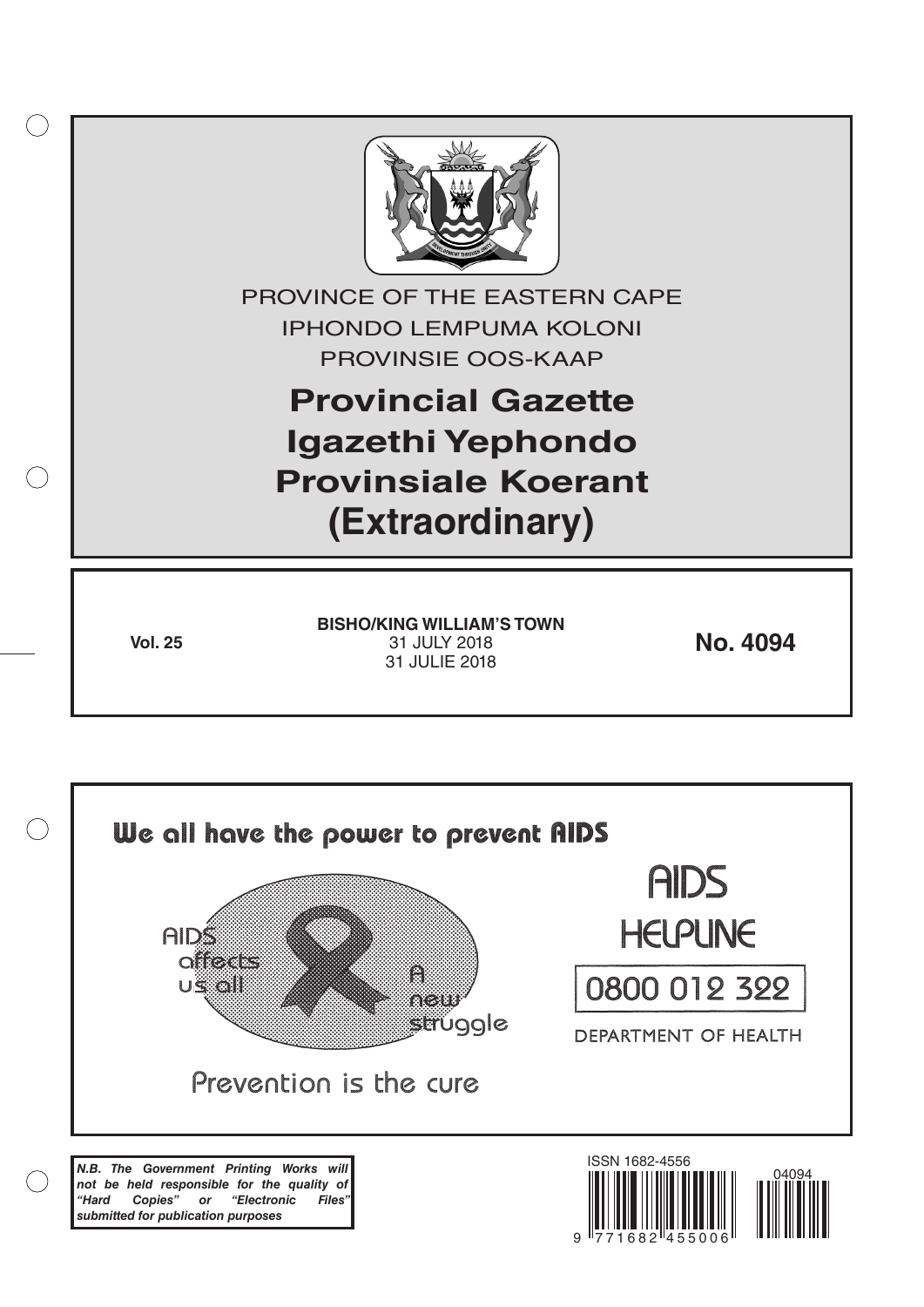# **IMPORTANT NOTICE:**

**The GovernmenT PrinTinG Works Will noT be held resPonsible for any errors ThaT miGhT occur due To The submission of incomPleTe / incorrecT / illeGible coPy.**

**no fuTure queries Will be handled in connecTion WiTh The above.**

#### **CONTENTS**

|     |                                                                                                         | Gazette<br>No. | Page<br>No. |
|-----|---------------------------------------------------------------------------------------------------------|----------------|-------------|
|     | <b>LOCAL AUTHORITY NOTICES • PLAASLIKE OWERHEIDS KENNISGEWINGS</b>                                      |                |             |
| 152 | Spatial Planning and Land Use Management By-Law: Kouga Local Municipality, 2016: Erf 1193, Aston Bay    | 4094           |             |
| 153 | Spatial Planning and Land Use Management By-Law: Kouga Local Municipality, 2016: Removal of restrictive | 4094           |             |
| 153 | By-Wet op Ruimtelike Beplanning en Grondgebruikbestuur, 2016: Kouga Munisipaliteit: Opheffing van       | 4094           | հ           |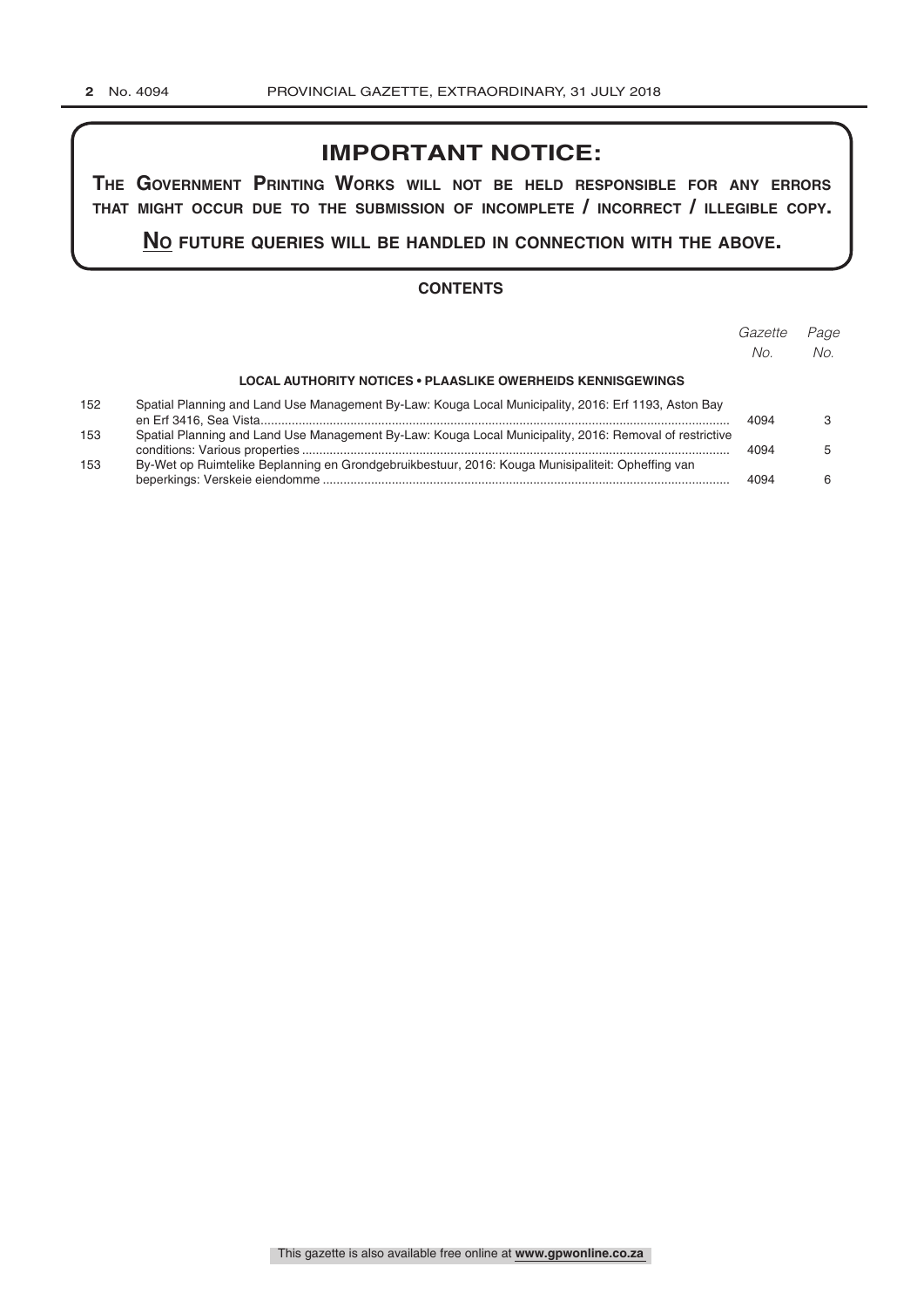# Local Authority Notices • Plaaslike Owerheids Kennisgewings

#### **LOCAL AUTHORITY NOTICE 152 OF 2018**

# **KOUGA MUNICIPALITY (EC 108)**

# **NOTICE: 43/2018**

# **REMOVAL OF RESTRICTIVE CONDITIONS**

Notice is hereby given in terms of Section 93 of the Spatial Planning and Land Use Management By-Law: Kouga Local Municipality, 2016, that the under mentioned applications have been received and is open for inspection at the Kouga Municipality, Planning and Development Department Woltemade Street, Jeffreys Bay. Motivated objections, if any, against the application, must be lodged in writing to reach the undersigned not later than 30 days after publication of this notice with specific reference to the Erf number.

# **ERF 1193 (GLENNY BUCHNER DRIVE), ASTON BAY**

**Applicant:** E. Muller

**Nature of application:** The removal of restrictive title deed conditions applicable to Erf 1193, Aston Bay for development purposes.

\_\_\_\_\_\_\_\_\_\_\_\_\_\_\_\_\_\_\_\_\_\_\_\_\_\_\_\_\_\_\_\_\_\_\_\_\_\_\_\_\_\_\_\_\_\_\_\_\_\_\_\_\_\_\_\_\_\_\_\_\_\_\_\_\_\_\_\_\_\_\_\_

#### **ERF 3416 (ST FRANCIS DRIVE), SEA VISTA**

**Applicant:** Prokonsort Town & Regional Planners

**Nature of application:** The removal of restrictive title deed conditions applicable to Erf 3416, Sea Vista for development purposes. \_\_\_\_\_\_\_\_\_\_\_\_\_\_\_\_\_\_\_\_\_\_\_\_\_\_\_\_\_\_\_\_\_\_\_\_\_\_\_\_\_\_\_\_\_\_\_\_\_\_\_\_\_\_\_\_\_\_\_\_\_\_\_\_\_\_\_\_\_\_\_\_

# **OPHEFFING VAN BEPERKINGS**

Kennis word kragtens Artikel 93 van die By-Wet op Ruimtelike Beplanning en Grondgebruikbestuur, 2016: Kouga Munisipaliteit gegee dat onderstaande aansoek ontvang is en ter insae lê by die kantoor van die Kouga Munisipaliteit, Beplanning en Ontwikkelins Department, Voortrekkerweg 46, Humansdorp. Enige besware, volledig gemotiveer, moet binne 30 dae vanaf publikasie van hierdie kennisgewing by die Munisipale Bestuurder, Posbus 21, Jeffreysbaai, ingedien word met verwysing na die erf nommer.

# **ERF 1193 (GLENNY BUCHNER RYLAAN), ASTONBAAI**

**Aansoeker:** E. Muller

**Aard van aansoek**: Die opheffing van die titelvoorwaardes van toepassing op Erf 1193, Astonbaai, vir ontwikkelingsdoeleindes.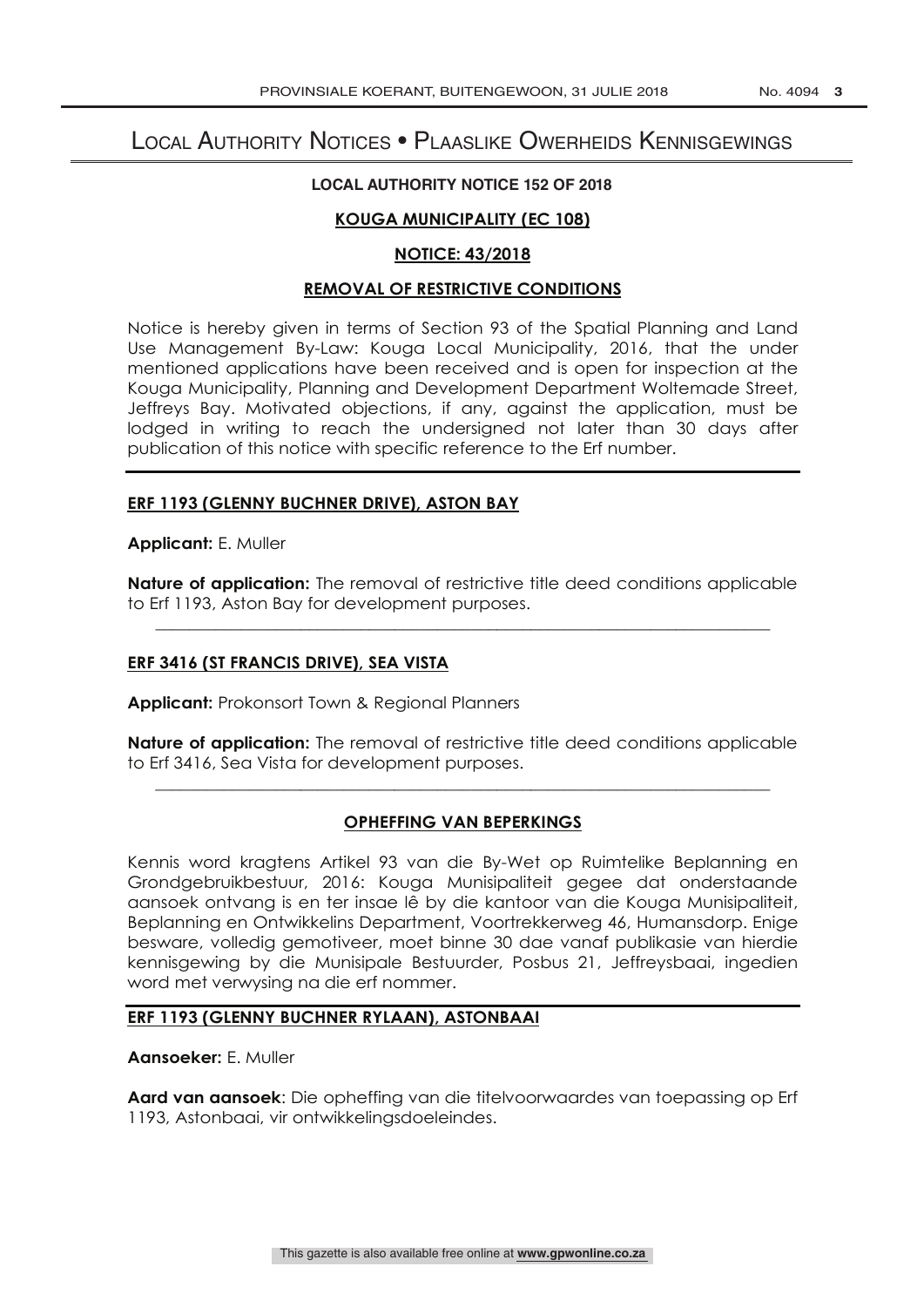# **ERF 3416 (ST FRANCIS RYLAAN), SEA VISTA**

**Aansoeker:** Prokonsort Stads en Streeksbeplanners

**Aard van aansoek**: Die opheffing van die titelvoorwaardes van toepassing op Erf 3416, Sea Vista, vir ontwikkelingsdoeleindes.

*Further particulars are available for inspection at the office of the Directorate: Infrastructure, Planning and Development, Municipal Offices, 16 Woltemade Street, Jeffreys Bay. Contact No: 0422002184*

*Motivated objections, if any, against the application, must be lodged in writing, to reach the undersigned not later than 30 days after publication of this notice.*

# **MUNISIPALE BESTUURDER 6330**

**C. DU PLESSIS P.O. BOX 21/POSBUS 21 MUNICIPAL MANAGER/ JEFFREYS BAY/JEFFREYSBAAI**

**For Publication: PROVINCIAL GAZETTE** Kouga Express - 29 March 2018 Municipal Notice Boards Municipal Website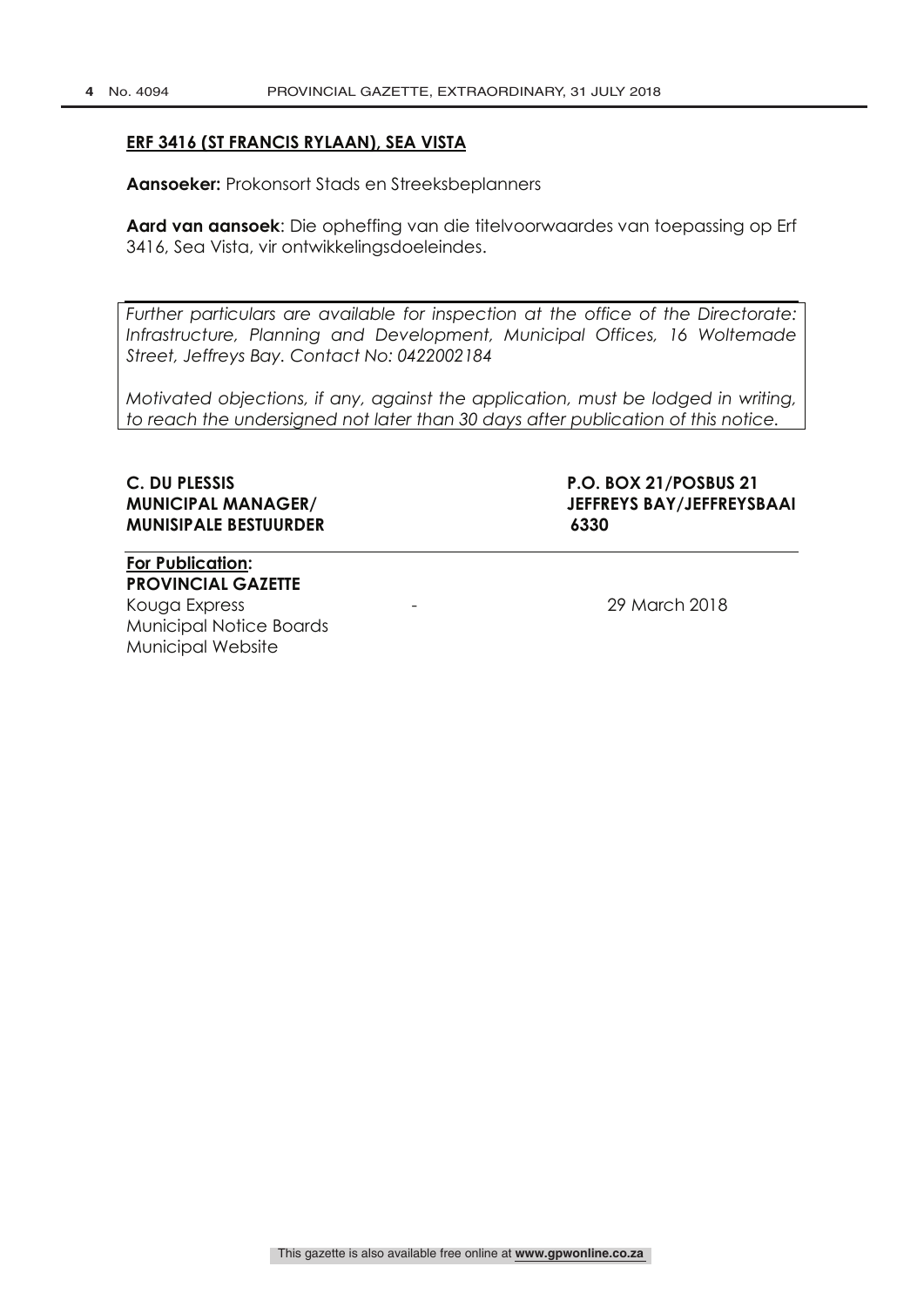#### **LOCAL AUTHORITY NOTICE 153 OF 2018**

# **KOUGA MUNICIPALITY (EC 108)**

#### **NOTICE: 76/2018**

#### **REMOVAL OF RESTRICTIVE CONDITIONS**

Notice is hereby given in terms of Section 93 of the Spatial Planning and Land Use Management By-Law: Kouga Local Municipality, 2016, that the under mentioned applications have been received and is open for inspection at the Kouga Municipality, Planning and Development Department 16 Woltemade Street, Jeffreys Bay, 6330. Motivated objections, if any, against the application, must be lodged in writing to reach the undersigned not later than 30 days after publication of this notice with specific reference to the Erf number.

# **ERF 721 (12 TULIP STREET), JEFFREYS BAY**

**Applicant:** Pieterse Attorneys

**Nature of application:** The removal of restrictive title deed conditions for development purposes.

#### **ERF 1474 (39 PELIKAAN STREET), KRUISFONTEIN**

**Applicant:** D.E. Bosman

**Nature of application:** The removal of restrictive title deed conditions as well as the departure from the zoning scheme provisions in order to encroach over the building line.

Further particulars are available for inspection at the office of the Directorate: Infrastructure, Planning and Development, Municipal Offices, 16 Woltemade Street, Jeffreys Bay, 6330. Contact No: 0422002200

Motivated objections, if any, against the application, must be lodged in writing, to reach the undersigned not later than 30 days after publication of this notice.

**MR. C. DU PLESSIS P.O. BOX 21 MUNICIPAL MANAGER SERVICES** SAY

 **6330**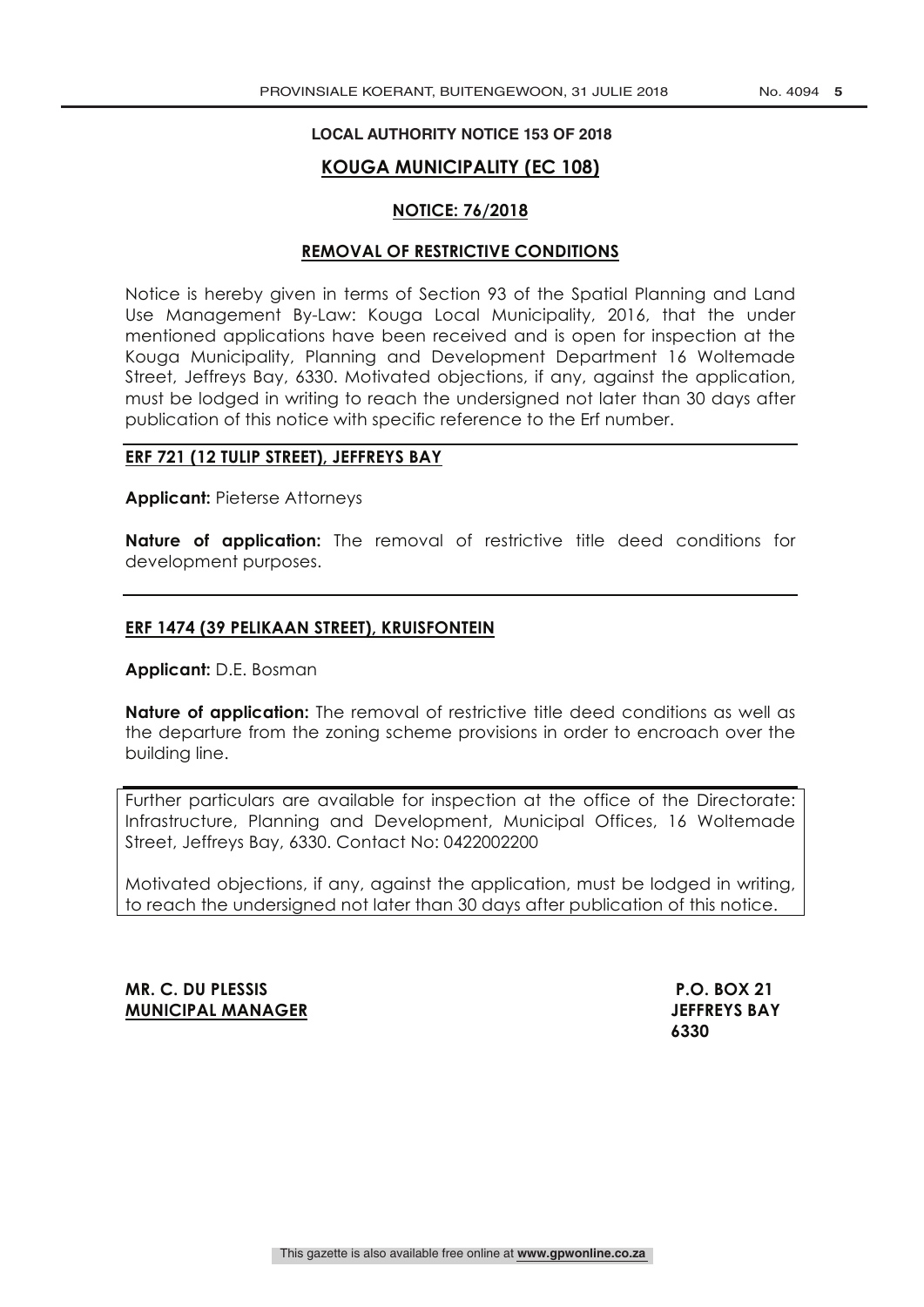#### **PLAASLIKE OWERHEID KENNISGEWING 153 VAN 2018**

# **KOUGA MUNISIPALITEIT (EC 108)**

#### **OPHEFFING VAN BEPERKINGS**

Kennis word kragtens Artikel 93 van die By-Wet op Ruimtelike Beplanning en Grondgebruikbestuur, 2016: Kouga Munisipaliteit gegee dat onderstaande aansoek ontvang is en ter insae lê by die kantoor van die Kouga Munisipaliteit, Beplanning en Ontwikkelings Department, Woltemadestraat 16. Jeffreysbaai, 6330. Enige besware, volledig gemotiveer, moet binne 30 dae vanaf publikasie van hierdie kennisgewing by die Munisipale Bestuurder, Posbus 21, Jeffreysbaai, ingedien word met verwysing na die erf nommer.

#### **ERF 721 (TULIPSTRAAT 12), JEFFREYS BAY**

**Aansoeker:** Pieterse Prokureurs

**Aard van Aansoek:** Die opheffing van die titelvoorwaardes van toepassing op Erf 721, Jeffreysbaai vir ontwikkelingsdoeleindes.

#### **ERF 1474 (PELIKAANSTRAAT 39), KRUISFONTEIN**

**Aansoeker:** D.E. Bosman

**Aard van Aansoek:** Die opheffing van die titelvoorwaardes van toepassing op Erf 1474, Kruisfontein vir ontwikkelingsdoeleindes asook die afwyking van die skemaregulasies vir boulyn oorskryding.

Further particulars are available for inspection at the office of the Directorate: Infrastructure, Planning and Development, Municipal Offices, 16 Woltemade Street, Jeffreys Bay, 6330. Contact No: 0422002200

Motivated objections, if any, against the application, must be lodged in writing, to reach the undersigned not later than 30 days after publication of this notice.

**MR. C. DU PLESSIS P.O. BOX 21 MUNICIPAL MANAGER JEFFREYS BAY**

 **6330**